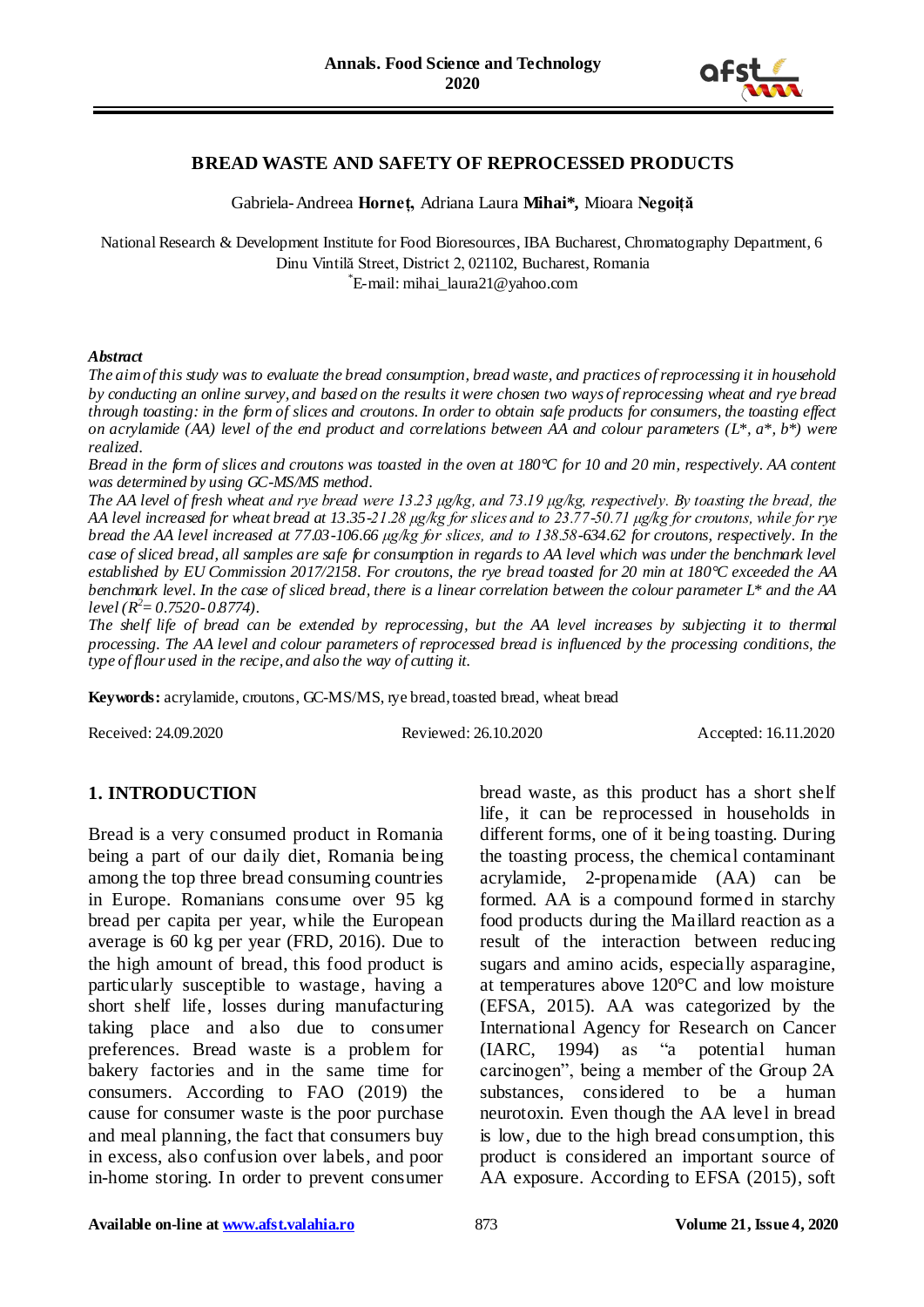

bread contributes to adults AA exposure with a percent of 23% and estimates that adult chronic dietary exposure to AA is between 0.4 and 0.9 µg/kg b.w./day. In Romania, bread contributes to adults AA exposure with a percent of 26% and the adult chronic dietary exposure to AA is 0.9 µg/kg b.w./day (Negoiță and Culețu, 2016). The AA formation in bread and similar products is influenced by the composition of the raw materials and ingredients used in the recipe, the formulation recipe, pH, also the baking parameters, temperature and time (Gündüz and Cengiz, 2015; Wang et al., 2017; Crawford et al., 2019). Wang et al. (2017) reported that fermentation reduces the AA formation, unleavened bread having a higher content of AA than the corresponding leavened bread. Forstova et al. (2014) studied the influence of different technological factors on the AA content of Czech leavened wheat-rye bread and wheat bread and showed that a lower AA content was found in breads with bigger sizes due to the smaller crust/crumb ratio, in bread leavened by natural rye sourdough due to a lower pH value of dough.

As AA is formed in many heat-processed-food products, the European Commission established mitigation measures and benchmark levels for reduction of this contaminant by implementing the Regulation 2017/2158. According to this regulation, the benchmark level for soft wheat-based bread was set to 50 ug/kg, for soft bread obtained from other cereals than wheat was set to 100 µg/kg, while for crispbread was set to 350 µg/kg.

Therefore, one of the aims of this study was to evaluate the bread consumption, bread waste, and practices of reprocessing it in household, and also the knowledge about the chemical contaminant formed when food products are subjected to temperature higher than 120°C by conducting an online survey, a questionnaire on which 453 respondents participated. Concerning the habits of reprocessing the bread, another aim of this research was to investigate the influence of toasting temperature and time of sliced bread and croutons on the AA level of reprocessed wheat

and rye bread, and also to evaluate the correlation between the AA content and the colour parameters.

#### **2. MATERIALS AND METHODS**

#### **Survey on bread waste**

The online survey was realized by a questionnaire at which were included 453 participants that answered to questions focused on bread consumption and practices of reprocessing it, and also the knowledge about the chemical contaminant formed when bread is subjected to temperature higher than 120°C. Participants were part of the IBA Bucharest and other respondents who answered to the request to complete the survey. The questionnaire was launched in august 2020, via the Survio online platform. This questionnaire had 9 questions focused on evaluating a series of statements regarding the number of persons from the households (1 question), bread consumption (2 questions), bread waste (2 questions), practices of reprocessing and colour preferences (3 questions) and also about the knowledge of the compound formed during the Maillard reaction (1 question). Questions could have unique or multiple possible answers.

# **Food samples**

For this study, widely consumed wheat and rye sliced bread purchased from a supermarket from Bucharest, Romania, were used.

#### **Sample preparation**

Both types of bread were cut in cubes of around 2 x 2 cm. Bread in the form of slices and cut in cubes (croutons) were toasted in the oven at 180°C for 10 and 20 min, respectively. Sample preparation for AA analysis was performed according to Mihai et al. (2020).

#### **Reagents and reference standards**

For AA determination, native AA of concentration 1004 µg/mL in methanol (99% purity) purchased from Restek (Benner Circle, Bellefonte, U.S.) and internal standard (IS) of labelled AA  $(1,2,3^{-13}C$  labelled AA)  $(99\%$ purity) of concentration 1000 µg/mL in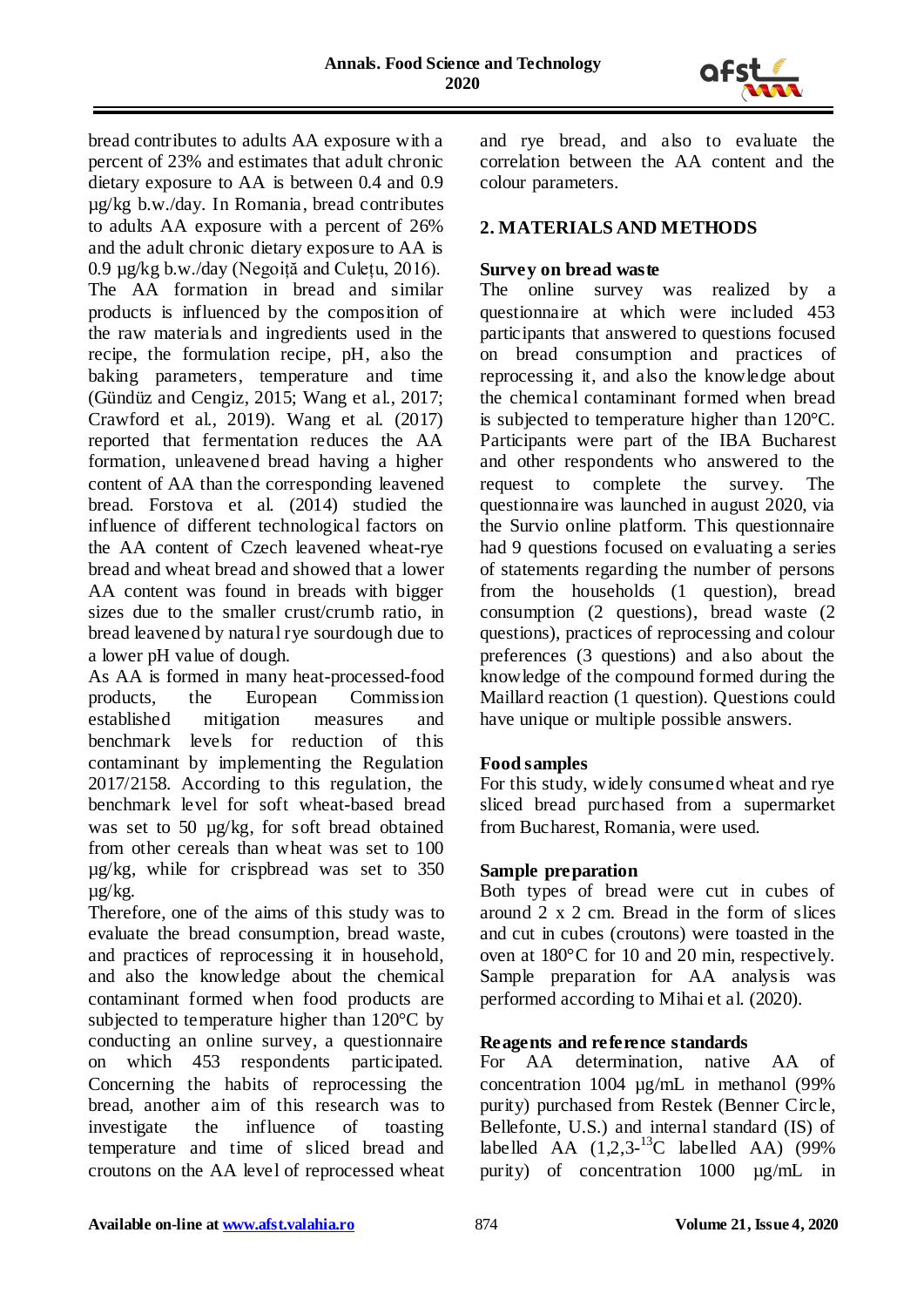

methanol (+100 ppm hydroquinone) acquired from Cambridge Isotope Laboratories (Andover, MA, USA) were used. All solvents and reagents were of analytical grade, special for chromatography and were purchased from Merck (Darmstadt, Germany), LGC Promochem GmbH (Wesel, Germany), Alfa Aesar (Thermo Fisher Scientific, USA). Ultrapure water was obtained through a PURELAB Option-S7 and PURELAB Ultra Ionic system (Elga Labwater, High Wycombe, UK).

To assess the quality control, a certified reference material "acrylamide in rusk" (ERM® -BD274, BAM, Berlin, Germany) with the certified value of 74 μg/kg was used. In order to demonstrate the method's accuracy, a proficiency test (PT 3094/2019 – biscuitcookie) launched by Food Analysis Performance Assessment Scheme (FAPAS) program was performed.

#### **Preparation of reference solutions**

Stock solutions of AA and IS (100 mg/L) were prepared in ultrapure water in amber vials. Working solutions of AA of concentration 10, 1 and 0.1 mg/L, respectively, and working solution of IS of concentration 10 mg/L were prepared from the stock solutions by dissolving in ultrapure water.

# **Preparation of calibration solutions**

The calibration solutions were prepared according to the procedure described in a previous study (Negoiță and Culețu, 2016). Two calibration curves were realized in the range of 0.025– 5 mg/L based on the derivatized standard solutions and plotting the ratio of the peak area of 2-bromopropenamide  $(2-BPA)$  and  $2-BP(^{13}C)A$  against the concentration of 2-BPA.

# **Acrylamide determination**

To determine AA a gas chromatograph, type TRACE GC Ultra, coupled with triple quadrupole mass spectrometer (TSQ Quantum XLS) from Thermo Fisher Scientific (USA) was used. A capillary column based on polyethylene-glycol, TraceGOLD™ TG-

WaxMS (30 m x 0.25 mm i.d. x 0.25 µm, Thermo Fisher Scientific, USA) was used as stationary phase. The mobile phase was helium.

The analyses were performed in the electron impact ionization operation mode, positive ( + EI), with the acquisition mode selected reaction monitoring (SRM) and the ion scanning mode- Product.

AA analysis was carried out according to the method described by Negoiță and Culețu (2016). Briefly, the following steps were followed: initial bread samples were dried at 50°C, for 3 hours and before and after drying, the moisture content was determined. The dried and toasted bread samples were then milled and homogenized in a Büchi professional mixer. AA was extracted in water and IS was added. Carrez solutions were used for deproteinization, and after this step samples were centrifugated. Bromine compounds were used for derivatization and the derivatized compound 2,3-dibromopropanamide (2,3- DBPA) obtained was extracted in a mixture of ethyl acetate: hexane (4:1, v/v). The extract was concentrated first with a vacuum evaporation system  $(40^{\circ}C, 156 - 90$  mBar), and then to dryness under a nitrogen stream. A chromatographic column filled with florisil and sodium sulphate was used for purification. The 2,3-DBPA derivative was eluted with acetone, then it was concentrated till dryness and the residue was redissolved in ethyl acetate and triethylamine. The final extract of 2-BPA was injected to GC-MS/MS.

AA quantification was performed by the internal standard method. AA content was expressed as mean  $\pm$  standard deviation (sd).

# **Method performance**

The method used for acrylamide quantification in bread, biscuits and other bakery products was described by Negoiță et al. (2020). The recovery of the procedure was in the range of 97% - 105%. The relative standard deviations (RSD) for repeatability and reproducibility were 0.4– 4.9% and 2.23– 5.10%, respectively.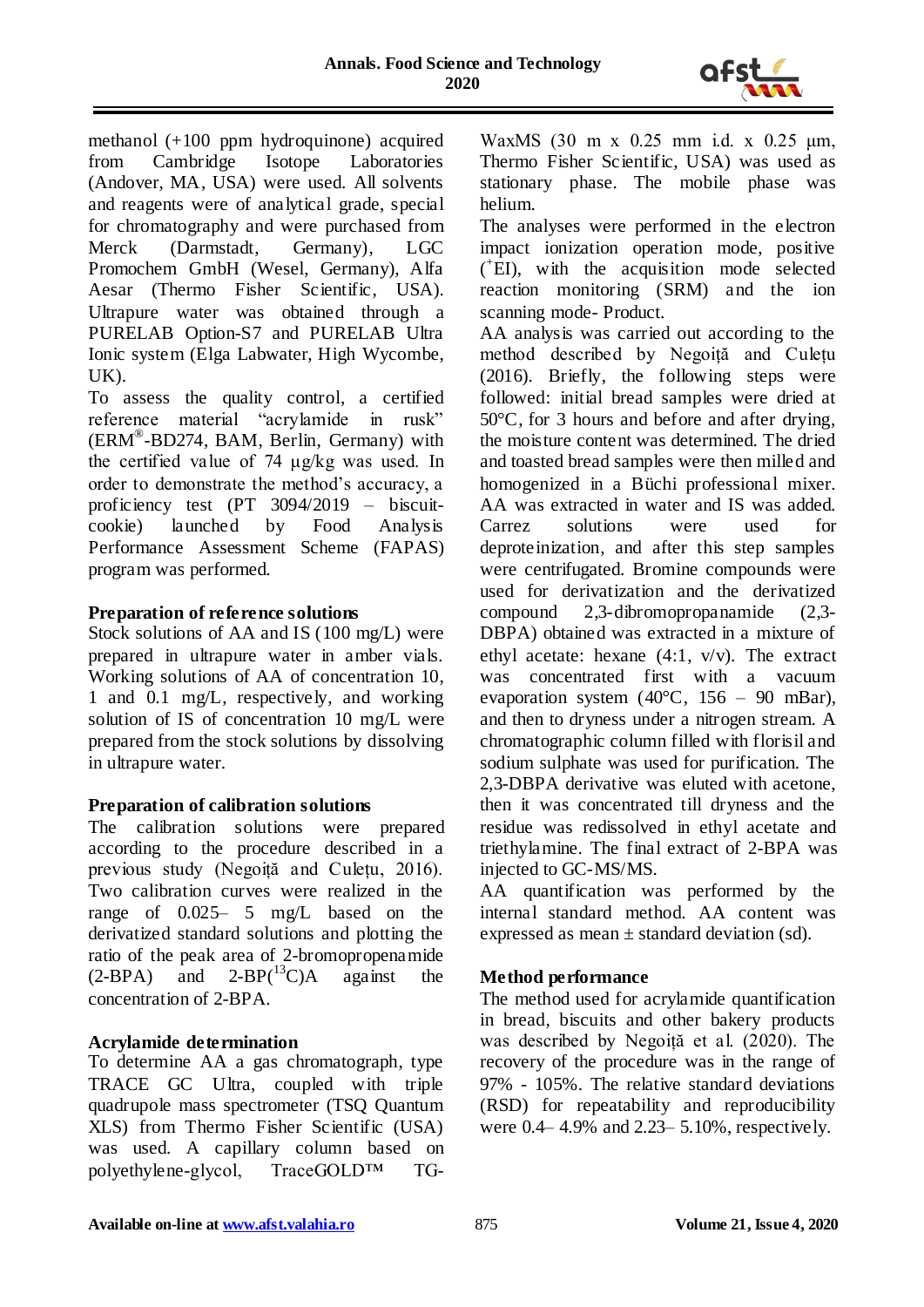

#### **Colour analysis**

For all analysed samples it were also determined the colour parameters (*L\**, *a\**, *b\**) by using a Konica Minolta spectrophotometer. Instrument calibration was done with black and white pads supplied by the manufacturer. The colour of the samples was measured using illuminate D65 with an angle of view of 10°.

The *L\** parameter measures the object luminance intensity on a scale from 0 to 100, where 0 represents black and 100 white, *a\** parameter represents the colour position of the object on a scale from pure red and pure green, where pure green is  $-127$ , and pure red is  $+127$ , while  $b^*$  parameter represents the position of the object on a scale colour of pure blue and pure yellow, where pure blue is  $-127$  and pure yellow is  $+127$ . For each sample, measurements were made on 10 different points, and the mean value was determined.

#### **Statistical analysis**

All analyses for AA determination were performed in duplicate and the results were subjected to statistical analysis by calculating the mean content and the sd. Results were expressed in µg/kg. In the case of colour parameters, analyses consisted in 10 measurements made in different points and results were expressed as value ± sd.

# **3. RESULTS AND DISCUSSIONS**

#### **Bread waste survey**

In order to determine the consumers perception

regarding bread waste and bread consumption, the results reported by the questionnaire realized on the online platform Survio were analysed.

The results of the survey regarding the number of persons from the households showed that 6.2% of households are formed of 1 person, 31.8% of 2 persons, 33.3% of 3 persons, while 28.7% are formed of more than 3 persons.

From all participants, 95.4% consume bread purchased from the market, while only 4.6% prepare it on the household. In terms of buying habits, the results showed that 27.2% of respondents buy bread daily, 35.3% once at 2 days, 28.3% once per week, while 9.3% gave other answers.

Regarding the bread consumption in household, the results provided showed that only 37.5% of respondents to the survey consume all bread that they buy. From the participants who don't consume all bread, 49.7% reuse it, 46.6% throw it, and 13% keep it on the freezer. As shown in figure 1, the results of the survey revealed that respondents reuse the bread in different ways, like bread crumbs, croutons, sliced bread, toasted, as an ingredient or they gave other answers. Most of the responders who gave other answers indicated that they use it as food for animals. Taking into consideration the answers to the survey, we decided to reprocessed the bread in the form of croutons and sliced bread by toasting it in an oven.



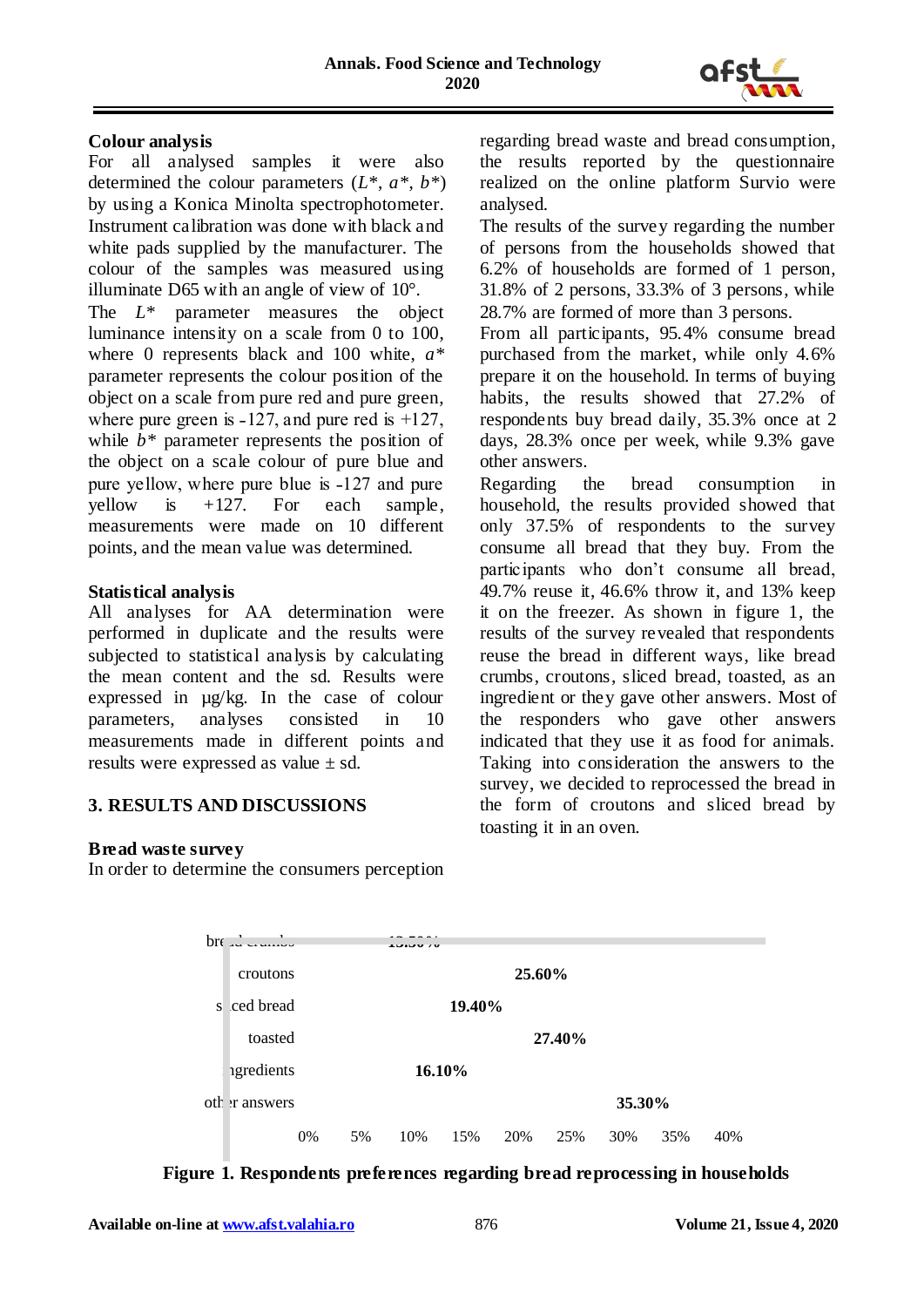

Regarding the colour preferences of bread baked in the oven, 57% of respondents choose a certain colour, while 43% don't have a preference. Out of the 57% respondent who prefer a certain colour, 7.1% prefer the bread to be dried after oven baking but without major colour changes, 39.2% likes golden colour, 39.0% prefer golden-brown colour, 10.4% prefer the bread to have a brown crust, while 4.3% of respondents have other preferences.

As well, respondents were asked about the knowledge of the chemical contaminant with possible carcinogenic effects that is formed when food products are subjected to temperature higher than 120°C, and 29.4% of them knew about it, while 70.6% answered that they don't know it.

#### **Quality control**

The calibration curves were linear (correlation coefficient  $R > 0.99$  in the range of  $0.025$  – 0.5 mg/L and  $0.4 - 5$  mg/L. Limit of detection and limit of quantification were 1.23 µg/kg and 3.70 µg/kg, respectively.

For each set of analysis, the quality control "acrylamide in rusk" with the certified value of 74 μg/kg was used. The proficiency test result for biscuit-cookie ( $z$ -score=  $-0.1$ ) suggest that the method for AA quantification is accurate.

#### **Influence of toasting on AA level of bread**

Home-cooking practices have an important influence on the AA daily intake. For this study, wheat and rye bread were chosen, one being part of the soft bread and the other being part of bread obtained from other cereal than wheat. Wheat and rye sliced bread were toasted in an oven at the temperature of 180°C for 10 and 20 min, respectively and the final products

were analysed to determine the AA level formed.

The sliced wheat bread had initially an AA content of 13.23 µg/kg, under the benchmark level of 50 µg/kg set by the European Commission (EU) 2017/2158.

As it can be seen from table 1, by toasting the wheat bread in the form of slices, the AA content increased after 10 min of toasting at 180°C with a small percent, reaching the level of 13.35 µg/kg, and after 20 min it increased at 21.28 µg/kg, higher with 60.85% than the initial AA content.

In the case of wheat bread cut in the form of croutons, the AA content increased after 10 min of toasting at 23.77 µg/kg, while after 20 min it increased at 50.71 µg/kg, being higher with a percent of 79.67% for 10 min, and 283.30% for 20 min, respectively than the untoasted bread sample.

Even though the AA level was higher for the toasted bread in the form of slices and croutons than the initial level of bread, the content was under the benchmark level of 350 µg/kg set by the European Commission (EU) 2017/2158 for crispbread. For rye bread, the initial AA content determined was 73.19 µg/kg, under the benchmark level of 100 µg/kg established by the Commission Regulation (EU) 2017/2158 for soft bread obtained from other cereals than wheat. By toasting the sliced rye bread for 10 min, the AA level increased at 77.03  $\mu$ g/kg, while by toasting it for 20 min it increased at 106.66 µg/kg, being higher with 5.35% and 45.73%, respectively than the untoasted samples. In the case of croutons, the AA level increase was much higher, after 10 min of toasting at 180°C, the AA content reached a

| TWOLE IN THE PREMIU GO COMMUNICATE OF THE DEVICED WILDFORM HOUSE |              |                                 |               |                                 |               |
|------------------------------------------------------------------|--------------|---------------------------------|---------------|---------------------------------|---------------|
| <b>Toasting conditions</b>                                       |              | <b>Rve Bread</b>                |               | <b>Wheat bread</b>              |               |
|                                                                  |              | AA content                      | <b>Sample</b> | AA content                      | <b>Sample</b> |
|                                                                  |              | $(\text{mean} \pm \text{sd})$ , | codification  | $(\text{mean} \pm \text{sd})$ , | codification  |
|                                                                  |              | $\mu$ g/kg                      |               | $\mu$ g/kg                      |               |
| Initial/untoasted                                                |              | $73.19 \pm 2.09$                | $A_0$         | $13.23 \pm 0.64$                | $B_{\rm o}$   |
| <b>Slices</b>                                                    | $10'/180$ °C | $77.03 \pm 0.93$                | $A_{1s}$      | $13.35 \pm 0.20$                | $B_{1s}$      |
|                                                                  | $20'/180$ °C | $106.66 \pm 1.15$               | $A_{2s}$      | $21.28 \pm 0.40$                | $B_{2s}$      |
| Croutons                                                         | $10'/180$ °C | $138.58 \pm 0.45$               | $A_{1c}$      | $23.77 \pm 0.56$                | $B_{1c}$      |
|                                                                  | $20'/180$ °C | $634.62 \pm 10.19$              | $A_{2c}$      | $50.71 \pm 0.56$                | $B_{2c}$      |

**Table 1. Acrylamide content of the bread samples analysed**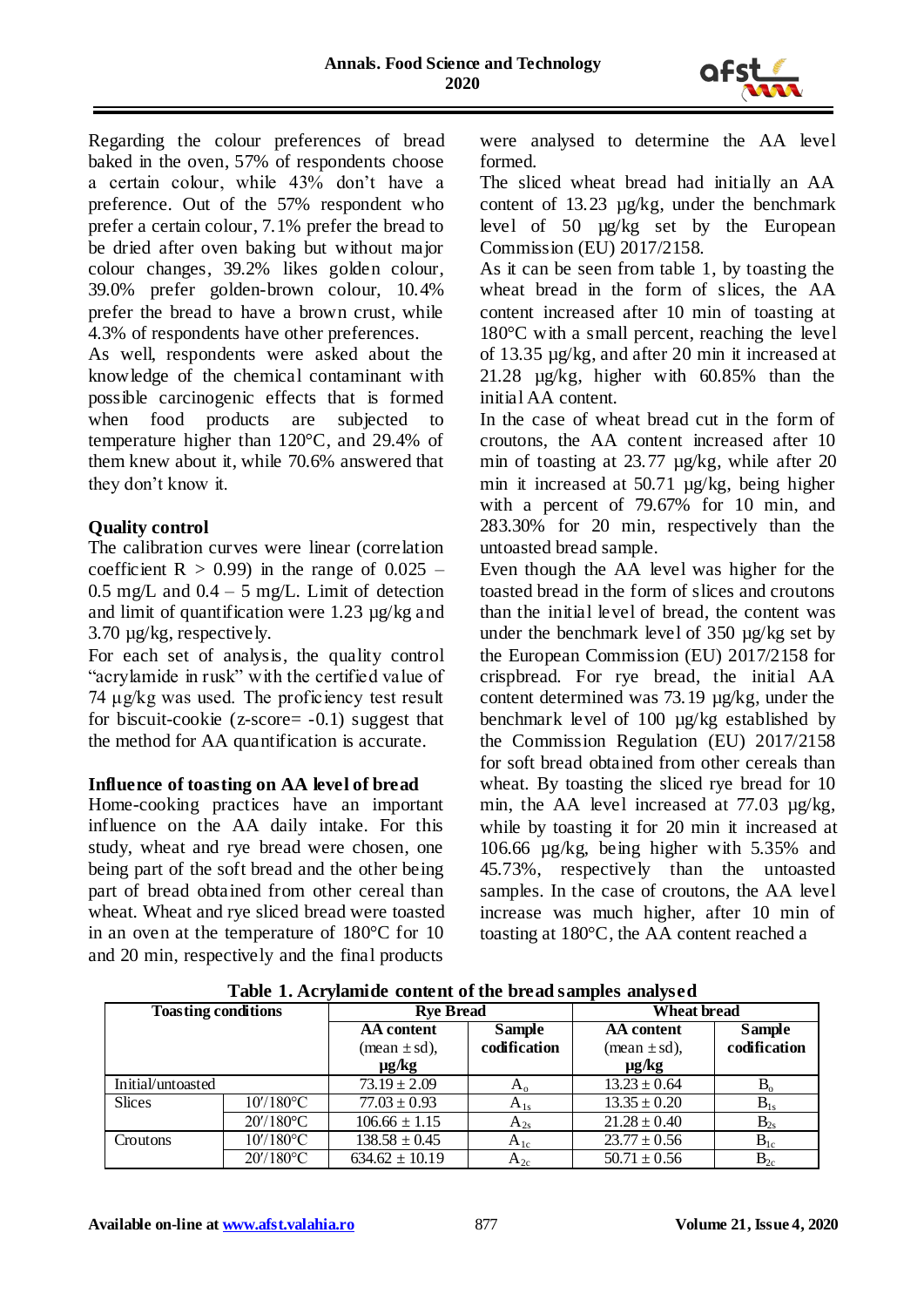

level of 138.58 µg/kg (higher with 89.34%), while after 20 min it was determined an AA content of  $634.62$  ug/kg (higher with 767.09%). For the rye croutons toasted for 20 minutes, the AA level exceeded the benchmark level of 350 µg/kg for crispbread set by the regulation in force by approximately 2 times. The results revealed that for both kind of bread, wheat and rye bread, toasted in the form of slices and croutons, the AA content was higher in the case of croutons. This could be explained by the fact that the moisture content of the product in the form of croutons drops faster due to the higher surface exposed to temperature and creates a favourable environment for AA to form. The AA content in crust is higher than in the crumb (Wang et al., 2017) and in the case of croutons, the crust has a higher percent comparing to sliced bread. From this study it can be noticed that the AA content was higher for rye bread than for wheat bread. This could be explained by the fact that rye flour contains more asparagine than wheat flour, one of the precursors for AA formation. In the study realized by Prygodzka et al. (2015) it was shown that the asparagine content of wheat flour with a 100% extraction rate was 77.5 mg/kg, comparing with rye flour with a 100% extraction rate which had a content of 312.9 mg/kg. Capuano et al. (2009) reported a higher AA content for rye bread, comparing to wheat bread. Similar results were obtained by Gündüz and Cengiz (2015) who found a higher AA content for rye bread than for the wheat bread.

The results presented in our study are similar with the ones obtained in the research conducted by Raatikainen et al. (2015) who showed that by toasting the rye bread for 90– 210 s, the AA level increased from 50- 350  $\mu$ g/kg d.w. to 50-830  $\mu$ g/kg d.w., the AA content being higher in samples toasted for a longer time. By subjecting the wheat bread to toasting, the AA content increased from undetectable  $\left(\frac{40 \text{ µg}}{kg}\right)$  to 210  $\mu$ g/kg d.w.

#### **Correlation between the AA level and the colour parameters**

For all bread samples analysed it were determined the colour parameters. Colour in bread samples is a result of the Ma illard reaction and it is influenced by the content of reducing sugars of the raw materials, processing conditions, also by the moisture content. In order to determine the correlation between the AA level formed in toasted bread and the colour parameters, the regression lines were drawn, and the regression equations and correlation coefficients values between these parameters were calculated for each type of toasted bread.

By toasting the bread, the lightness of the bread (*L\**) decreased with increasing toasting time, the *L\** values of the toasted bread being lower than that of the fresh bread. For bread cut in the form of cubes, there is a linear correlation between the colour parameters *L\*, a\*, b\** and the AA level: *R²*= 0.7520 - 0.8774.



**Figure 2. Colour parameters**  $L^*, a^*, b^*$  **for croutons of rye bread (A) and for croutons of wheat bread (B)**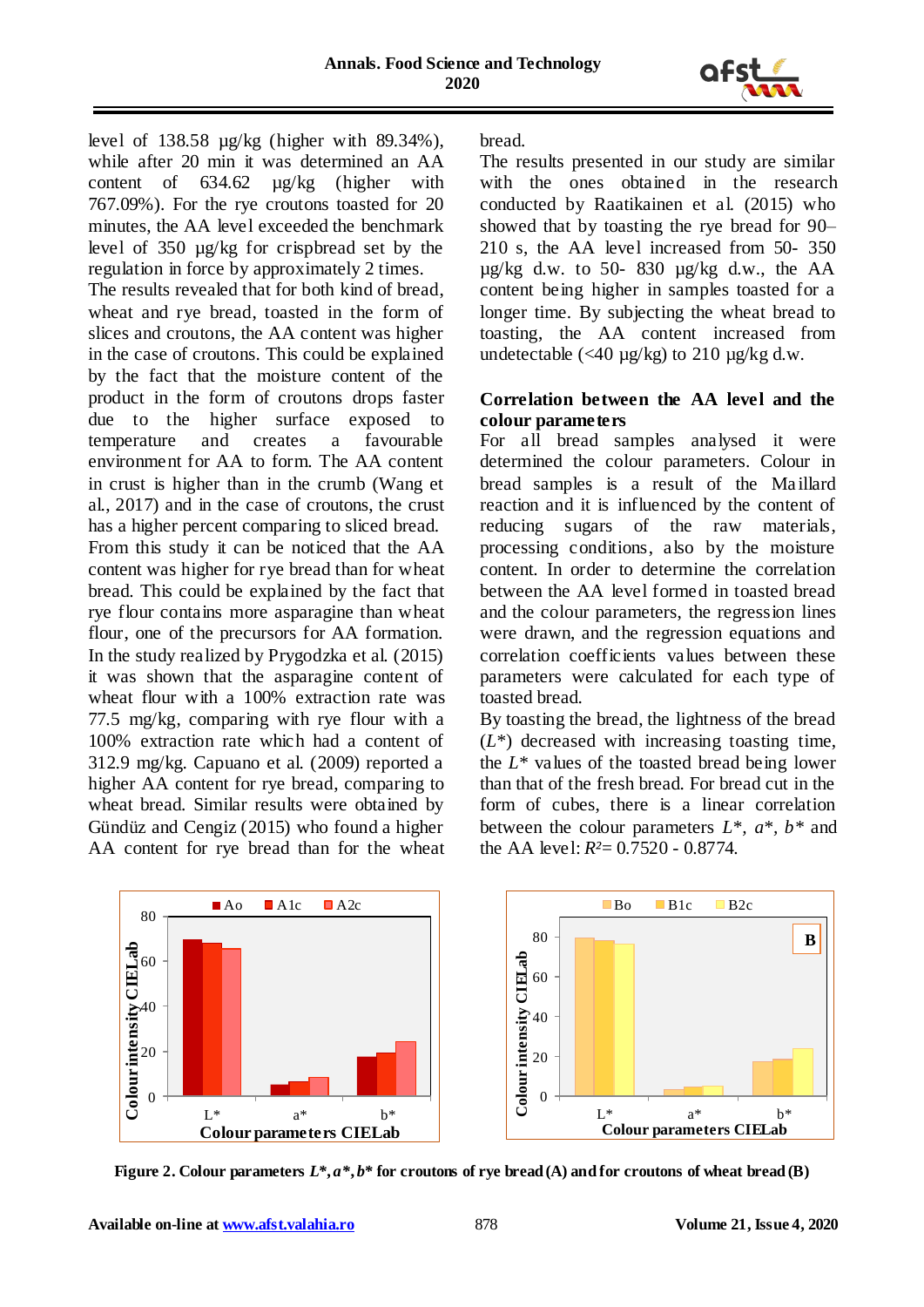

As it can be seen in figure 2, for the rye and wheat bread in the form of croutons the *L\** values decreased by increasing the toasting time, while for *a\** and *b\** parameters the values slightly increased during toasting for 10 and 20 min, respectively. Similar results were reported by Capuano et al. (2009) who showed that by toasting at different temperatures and different times a bread crisp model system made of different flour types (wheat, rye and wholewheat flours) the  $L^*$  value decreases with increasing toasting time and temperature, while *a\** and *b\** values increased.

# **4. CONCLUSIONS**

Based on the results of the online survey realized, two ways of reprocessing the bread were chosen, like croutons and sliced toasted bread. Even though the shelf life of reprocessed bread compared to the fresh bread can be extended, the AA level can increase by subjecting the bread to thermal processing.

In the case of sliced and croutons wheat bread and sliced rye bread, toasted at 180°C for 10 and 20 min, respectively, none of the samples exceeded the AA benchmark level of 350 µg/kg established by EU Commission 2017/2158, being safe for consumption. The rye bread in the form of croutons toasted for 20 min at 180°C exceeded the benchmark level established by the regulation in force.

The AA level of reprocessed bread is influenced by the baking conditions, the composition of the raw materials and ingredients used in the recipe, and also the way of cutting it.

#### **ACKNOWLEDGMENTS**

This study was achieved through Core Programme (PN 19 02), with the support of the Ministry of Research and Innovation (MCI), contract 22N/2019, project PN 19 02 03 01.

#### **5. REFERENCES**

1. FRD Center – Food market in Romania, 2016 [https://www.dutchromaniannetwork.nl/wp](https://www.dutchromaniannetwork.nl/wp-content/uploads/2017/01/Food-Report-Romania-2016.pdf)[content/uploads/2017/01/Food-Report-Romania-](https://www.dutchromaniannetwork.nl/wp-content/uploads/2017/01/Food-Report-Romania-2016.pdf)[2016.pdf](https://www.dutchromaniannetwork.nl/wp-content/uploads/2017/01/Food-Report-Romania-2016.pdf)

- 2. FAO. 2019. The State of Food and Agriculture 2019. Moving forward on food loss and waste reduction. Rome. Licence: CC BY-NC-SA 3.0 IGO. ISBN 978-92-5-131789-1
- 3. European Food Safety Authority (EFSA). 2015. Scientific opinion on acrylamide in food. EFSA Panel on contaminants in the food chain (CONTAM). EFSA Journal, 13(6), 4104.
- 4. International Agency for Research on Cancer (IARC), 1994. Monographs on the Evaluation of Carcinogenic Risks of Chemicals to Humans, Vol. 60, 389, Lyon, France.
- 5. Negoiță, M., Culețu, A., Application of an accurate and validated method for identification and quantification of acrylamide in bread, biscuits and other bakery products using GC-MS/MS system. Journal of Brazilian Chemical Society, **27**(10), 2016, 1782-1791.
- 6. Gündüz C.P.B., Cengiz M.F., Acrylamide contents of commonly consumed bread types in Turkey, International Journal of Food Properties, **18**, 2015, 833–841.
- 7. Wang S., Yu J., Xin Q., Wang S., Copeland L., Effect of starch damage and yeast fermentation on acrylamide formation in bread. Food Control, **73**, 2017, 230-236.
- 8. Crawfors L.M., Kahlon T.S., Chiu M.C.M,m Wang S.C., Friedman M., Acrylamide content of experimental and commercial flatbreads. Journal of Food Science, **84**(3), 2019, 659 – 666.
- 9. Forstova, V., Belkova, B., Riddellova, K., Vaclavik, L., Prihoda, J., Hajslova, J., Acrylamide formation in traditional Czech leavened wheat-rye breads and wheat rolls, Food Control, **38**, 2014, 221-226.
- 10. European Commission (EU) (2017). Commission Regulation 2017/2158 of 20 November 2017 establishing mitigation measures and benchmark levels for the reduction of the presence of acrylamide in food. Official Journal of the European Union. L304, 24–44. Available from:

[https://eur-lex.europa.eu/legal-](https://eur-lex.europa.eu/legal-content/EN/TXT/PDF/?uri=CELEX:32017R2158&from=EN)

[content/EN/TXT/PDF/?uri=CELEX:32017R21](https://eur-lex.europa.eu/legal-content/EN/TXT/PDF/?uri=CELEX:32017R2158&from=EN) [58&from=EN](https://eur-lex.europa.eu/legal-content/EN/TXT/PDF/?uri=CELEX:32017R2158&from=EN)

11. Mihai A.L., Negoiță M., Horneț G.A., Assessment of the acrylamide level of cerealbased products from Romania market in accordance with Commission Regulation (EU) 2017/2158. The Annals of the University